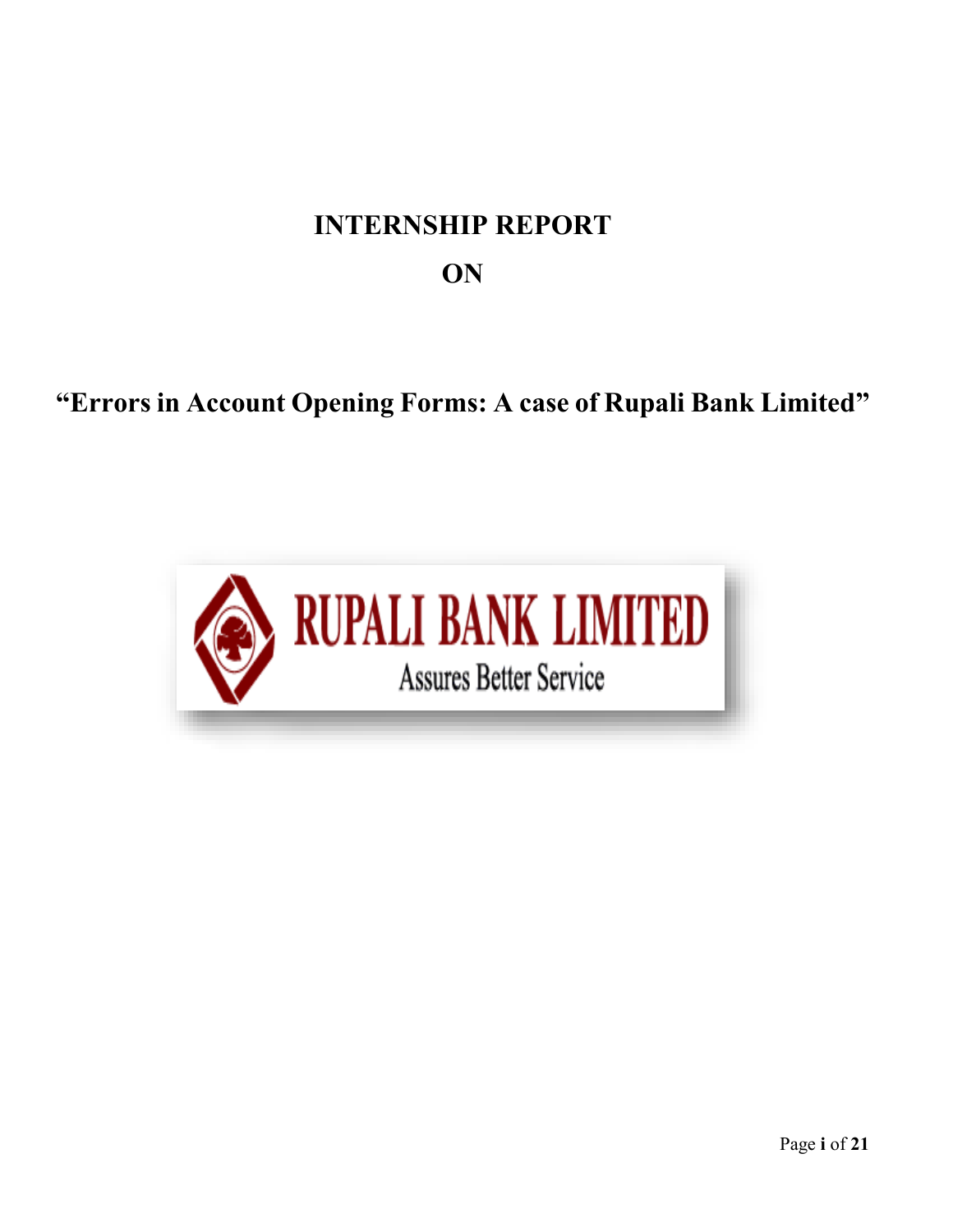

### **BUS: 400**

### **INERNSHIP REPORT ON**

### **"Errors in Account Opening Forms: A case of Rupali Bank Limited"**

Submitted To:

Saif Hossain

Senior Lecturer

BRAC Business School

BRAC University

Submitted By:

Fahim Abid Bin Ismail

ID: 12304078

BRAC Business School

BRAC University

**Date of Submission: May 08, 2017**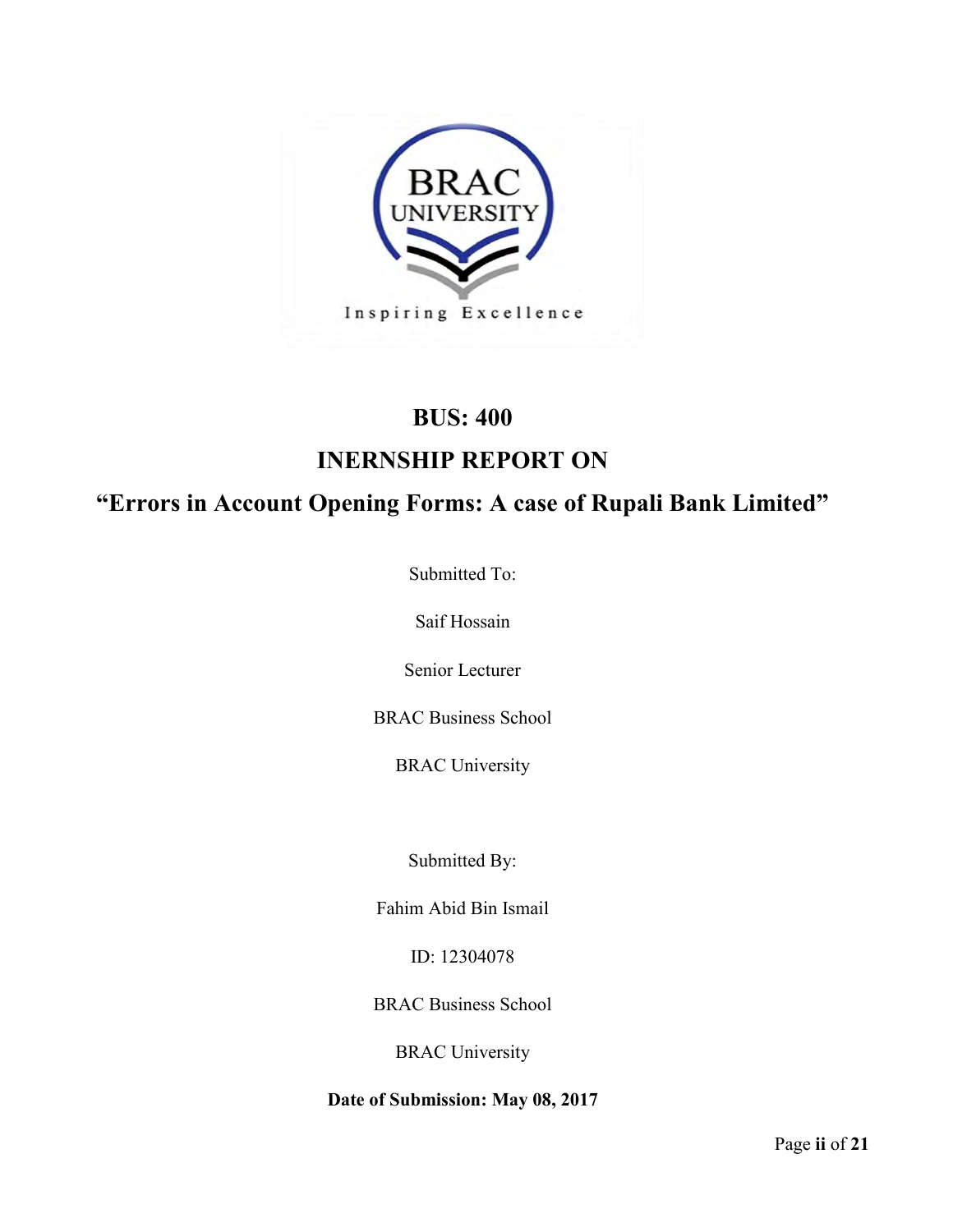#### **APPROVAL OF COMPLETION OF INTERNSHIP**

April 19, 2017 BRAC University 66 Mohakhali, Dhaka – 1212

Subject: Completion of Internship under Rupali Bank Limited.

To Whom It May Concern,

It is my pleasure to report that Fahim Abid Bin Ismail, ID: 12304078 of BRAC University has successfully completed his internship under the Accounts Opening Section of Rupali Bank Limited.

In short time he has worked with our team engaging in the assistance of opening accounts in our branch. Moreover, he also assisted us in data entry, check book registration and updating customer's information. Fahim used his skills and knowledge to provide promotional activities of our branch. On some occasions he got the chance to display his talents to such an extent that the employees applauded for him.

It was a pleasure supervising Fahim these 3 months. Fahim's hard work and contribution to our branch was greatly appreciated and our office staffs and co-workers enjoyed working with his wonderful personality. We pray that he achieves further success in his future.

Sincerely,

Md. Afzal Hossain Assistant General Manager (In charge) Rupali Bank Limited Mirpur Corporate Branch

Approved By:

Academic Supervisor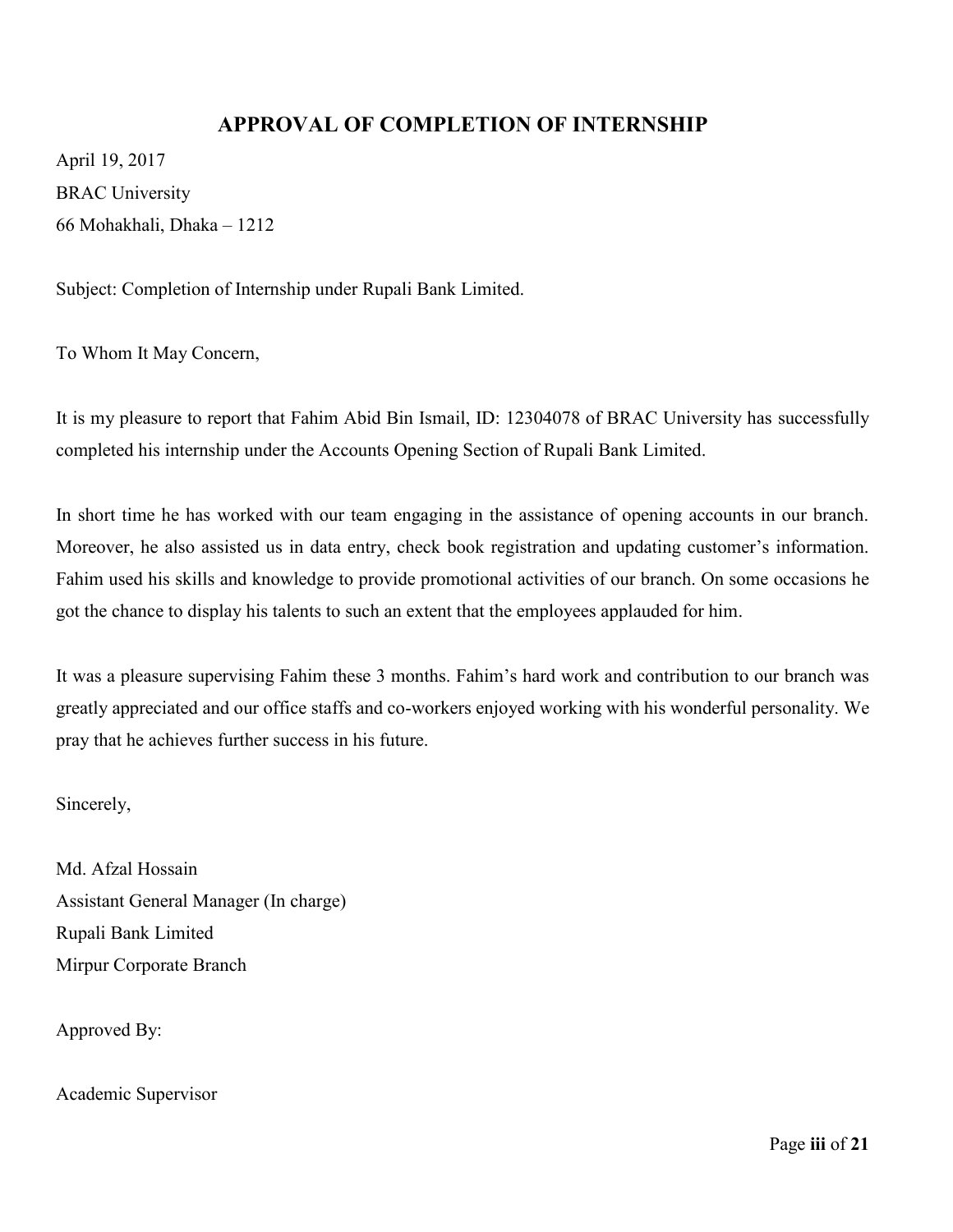### **ACKNOWLEDGEMENT**

First of all, I would like to convey my deepest gratitude and sincere submission to Almighty Allah for giving me the opportunity for the accomplishment of preparing my internship report.

Then, I would like to express my heartiest gratitude towards all those people who helped me for completing my internship report. Firstly, I would to thank my internship supervisor Mr. Md. Afzal Hossain, Assistant General Manager of Rupali Bank Limited of Mirpur Corporate Branch he was more like a mentor rather than my supervisor. I would also like to all of those staff and employees especially Principal Officers, Ishrat Jahan and Rany Khanom who helped me any time whenever I need any help or advice from them.

In addition, I would like to express my gratitude towards BRAC University, where I have finished my required courses to be eligible for preparing this report. The education I received from the teachers and throughout my university life, truly increased my competency level and thoughts during my learning period.

Last but not the least, I convey my cordial gratitude towards my academic supervisor Mr. Saif Hossain for his guidelines and suggestions during the preparation of the report.

In short, I want to say that I am very thankful to Rupali Bank Limited for giving me a first-hand job experience and the essence of being in the job field. I honestly believe that these Three-month internship experience will become a foundation for my successful career in future.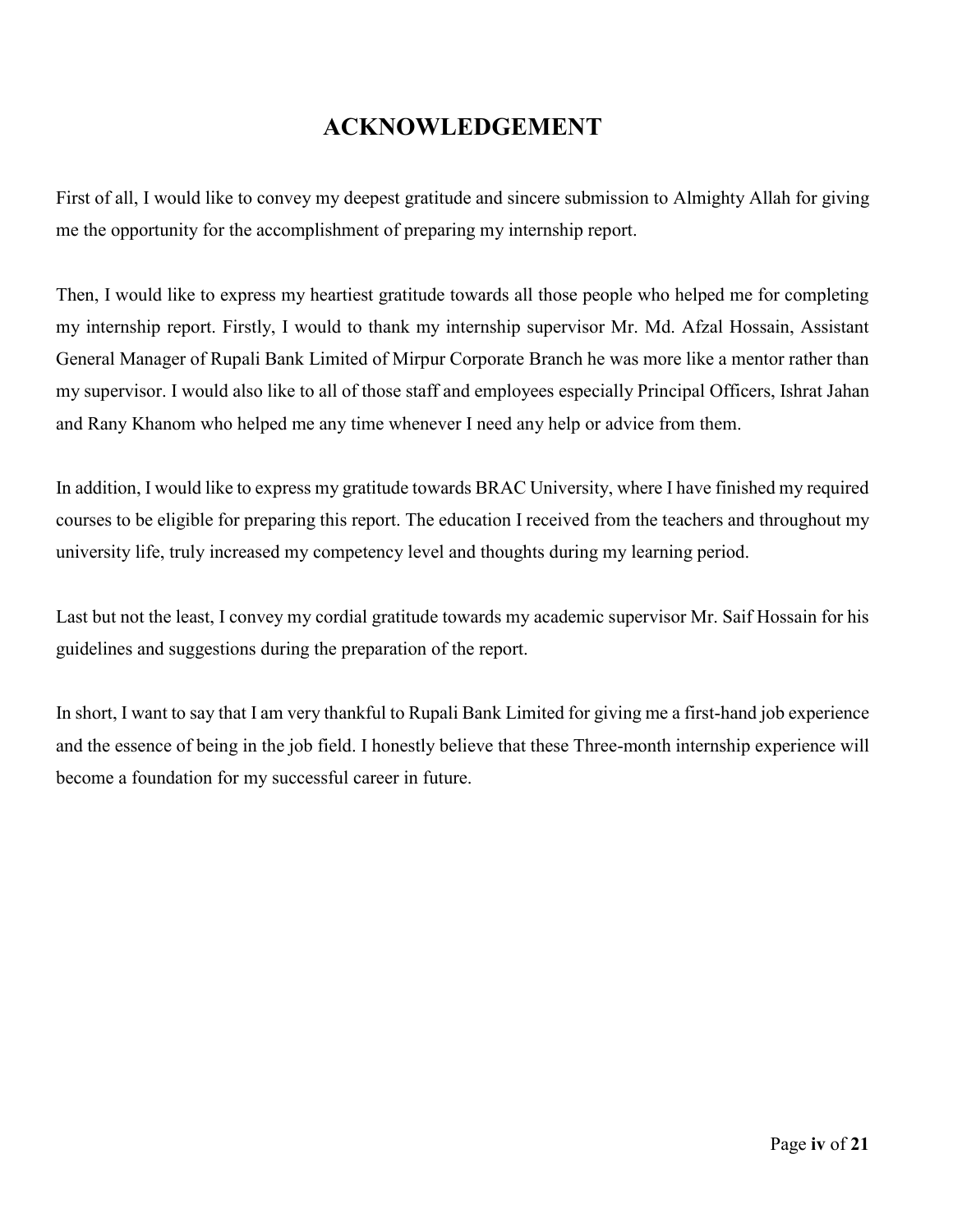# **TABLE OF CONTENTS**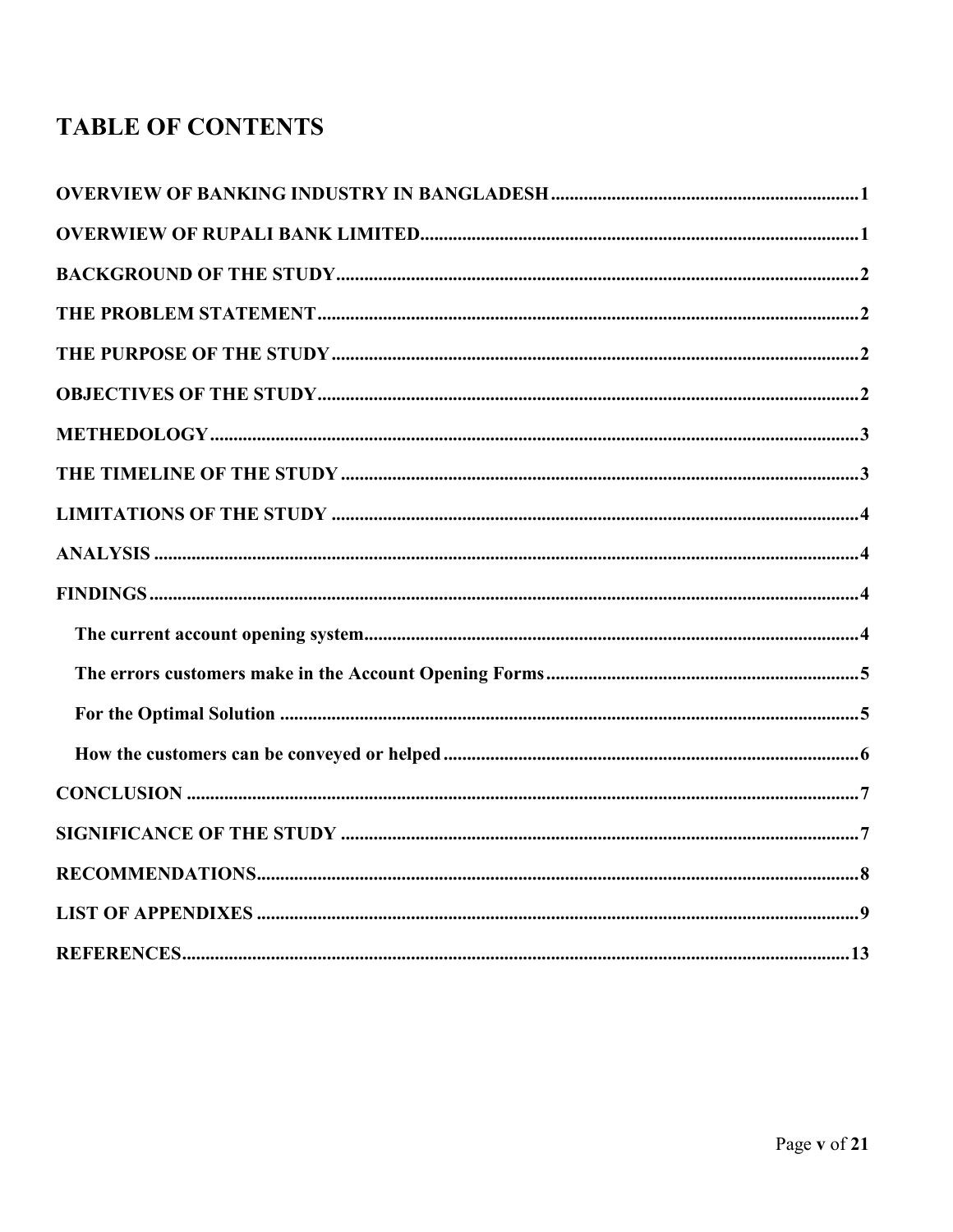# **LIST OF TABLES**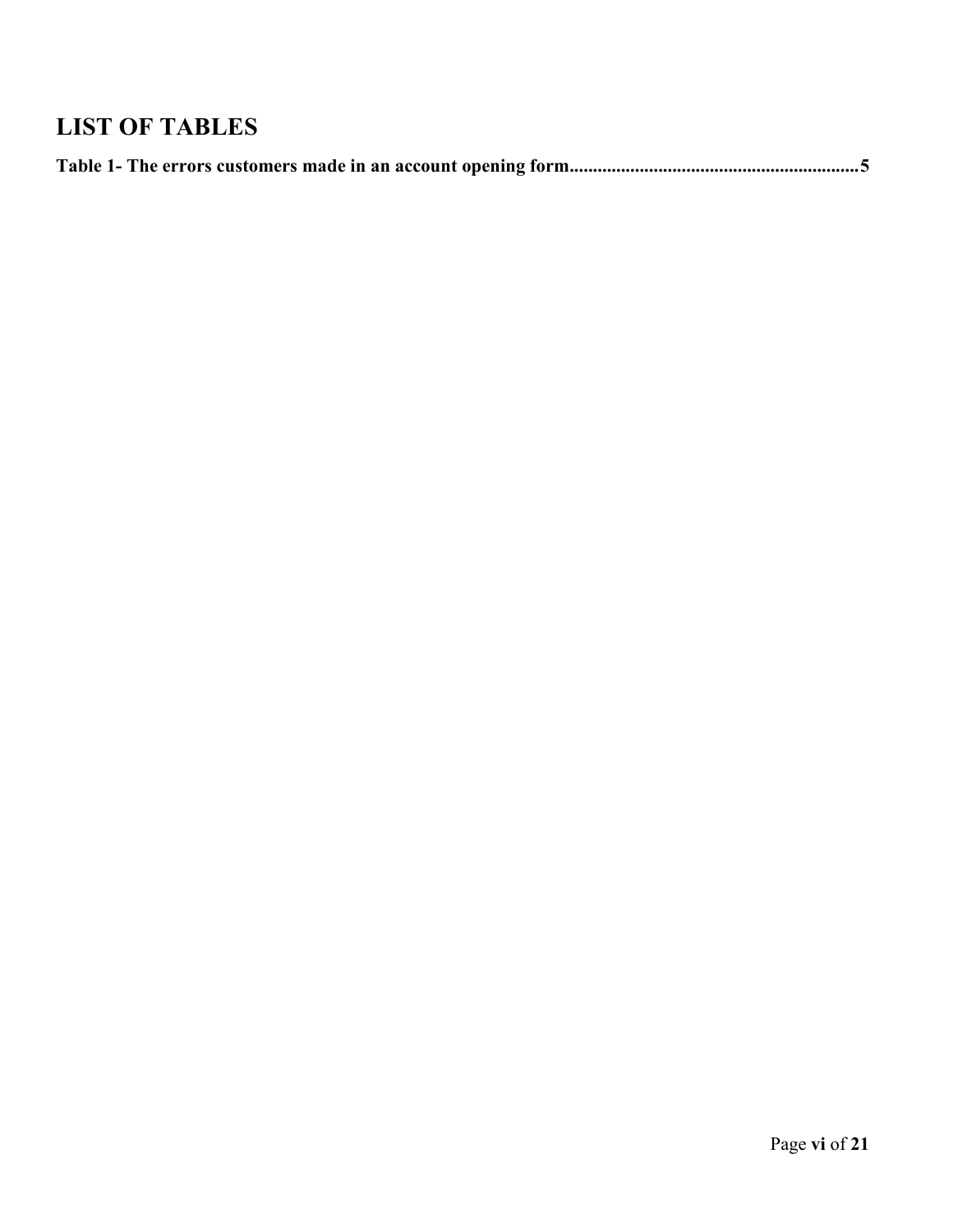### **LIST OF ABBREVIATIONS**

- **AGM** Assistant General Manager
- **CD** Current Deposit
- **DP**S Deposit Pension Scheme
- **FDR** Fixed Deposit Scheme
- **I.T** Information Technology
- **N.ID Card** National Identity Card
- **P.O** Principal Officer
- **RMSS** Rupali Monthly Savings Scheme
- **RSSA** Rupali Students Savings Account
- **SBA** Savings Account
- **STD** Short Term Deposit
- **T.P** Transfer of Payment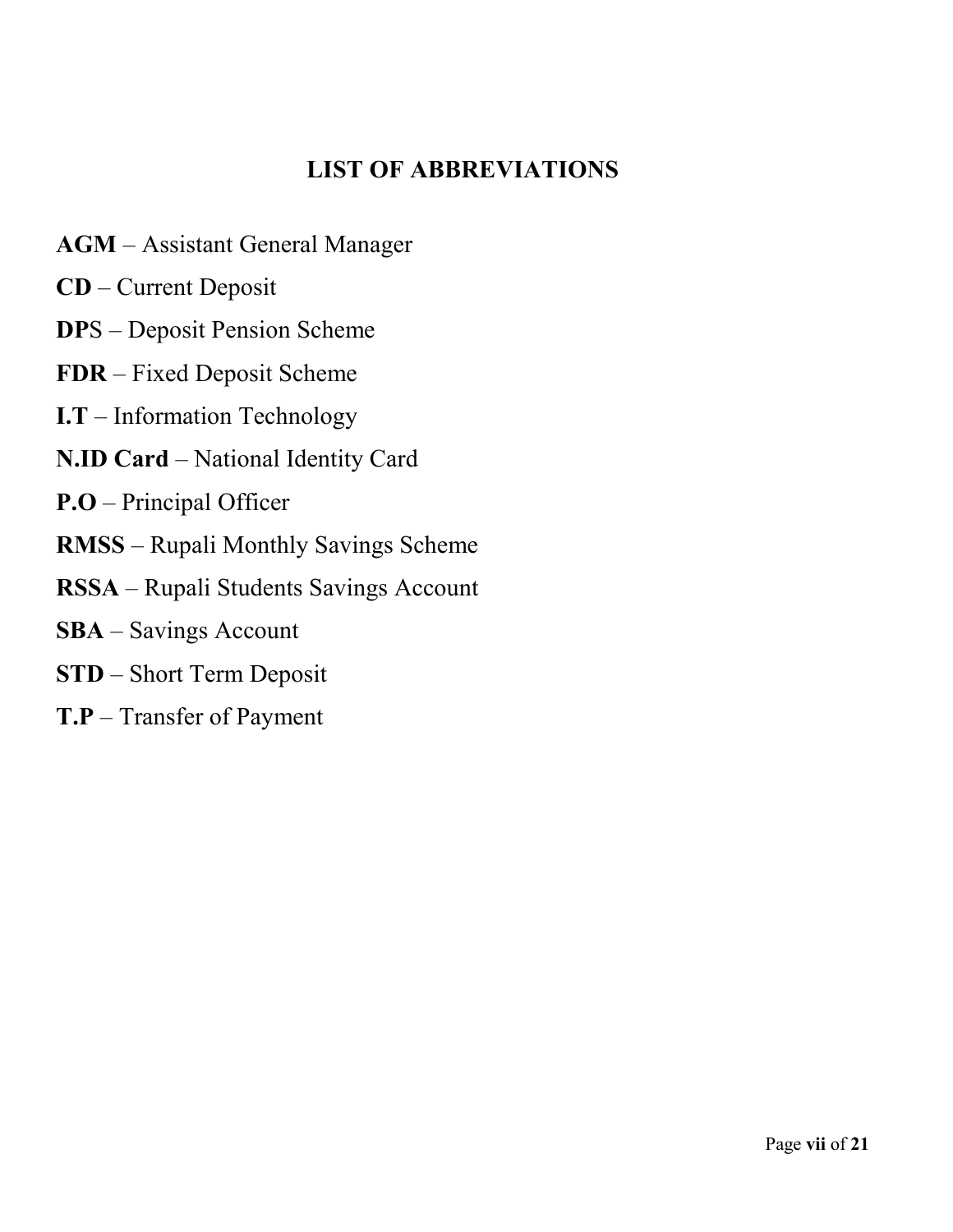### **EXECUTIVE SUMMARY**

<span id="page-7-0"></span>This particular report is mainly based on the internship program which is partial requirement for the Bachelor of Business Administration (BBA) Program, BRAC University. The report discusses about identifying the errors customers make while filling the Account Opening Forms, why they make errors and how to find the optimal solution for reducing the errors. It also includes how the customers can be helped or conveyed in efficient ways. Moreover, the job I had to do while working at the Rupali Bank Limited. The report includes the interviews taken with the Assistant General Manager, Principal Officers and Customers. The Assistant General Manager told about the policy and procedures of the current account opening system as well as what the bank is going to do to be more efficient to convey or help the customers in an effective way. The principal officers shared the information about the present IT infrastructure and what measures they are taking to improve the infrastructure and how they can relay the account opening information in an efficient way for the betterment of the customers. In addition, they shared the customers' point of view while opening an account and gave some directions what they are going to do to reduce these errors customers make; how they can give the information needed to open an account in an effective manner. The customers shared the problems they have to face while opening an account as well as some suggestions what the bank can do to reduce or minimize these errors they make while filling up an account opening form and how the bank can help them to be more effective to convey or help them. This report concludes with some recommendations about what they can do for the betterment of the bank.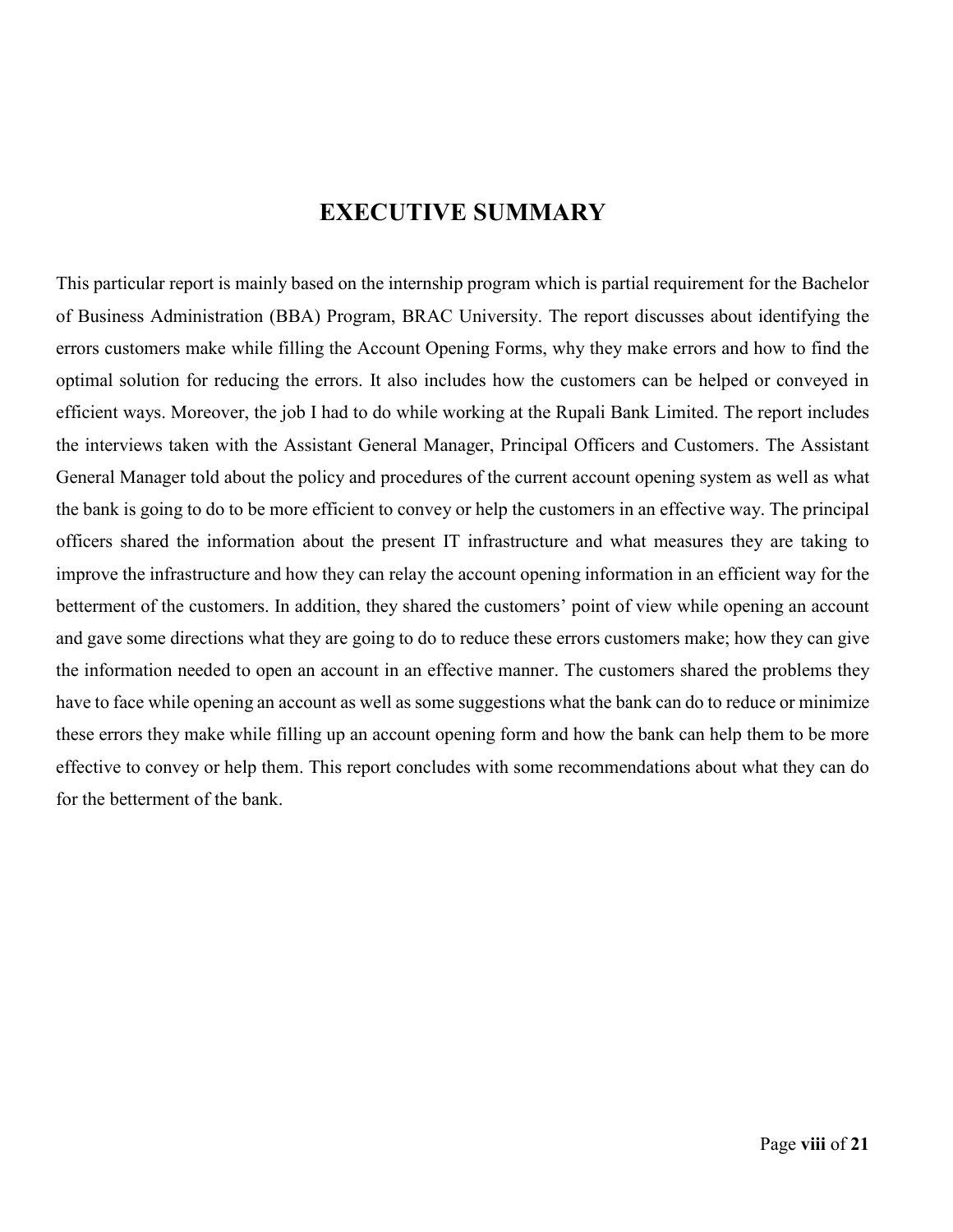#### **OVERVIEW OF BANKING INDUSTRY IN BANGLADESH**

Our country's financial sector is mainly dominated by banking industry. The domination of banking sector marks out the crucial importance of this sector in resource mobilization and economic growth. The role of banking sector in accelerating growth is contingent upon the soundness and depth of the sector. In our country this sector has travelled through several experience of up and down in this sector. Reforms measures are being taken over the past few years so that the Central Bank can have more control over all the banks. Though the banking sector has been performing well in terms of generating employment, remunerating and business during the last two or three decade, in the stock market the market price of bank shares is consequently high. However, this sector's performance has been deteriorating during the last few years. The primary business of this industry is investing the money they receive from their account holders to different business sectors' of our economy (Khatun, 2016).

#### <span id="page-8-0"></span>**OVERWIEW OF RUPALI BANK LIMITED**

Rupali Bank Limited was established with the merger of three banks on March 26, 1972 and they are Muslim Commercial Bank Limited, Australasia Bank Limited and Standard Bank Limited. Till December13, 1986 Rupali Bank Limited had worked as a national commercial bank. At December 14, 1986 Rupali Bank Limited had come known as one of the largest Public Limited Banking Company of the country (Rupali Bank Limited, 2017).

<span id="page-8-1"></span>At present their capital is Tk. 7000 million or USD 88.66 million and paid-up capital is Tk. 2760.39 million or USD 35.39 million. Of the paid-up capital the government controls 90.19% and private controls 09.81 %. At present the bank has a total number of 276038812 share, the amount of shares demitted by shareholders are 275452502. Rupali Bank has a total of 562 branches in our country. Around 5500 employees are working at this bank (Rupali Bank Limited, 2017).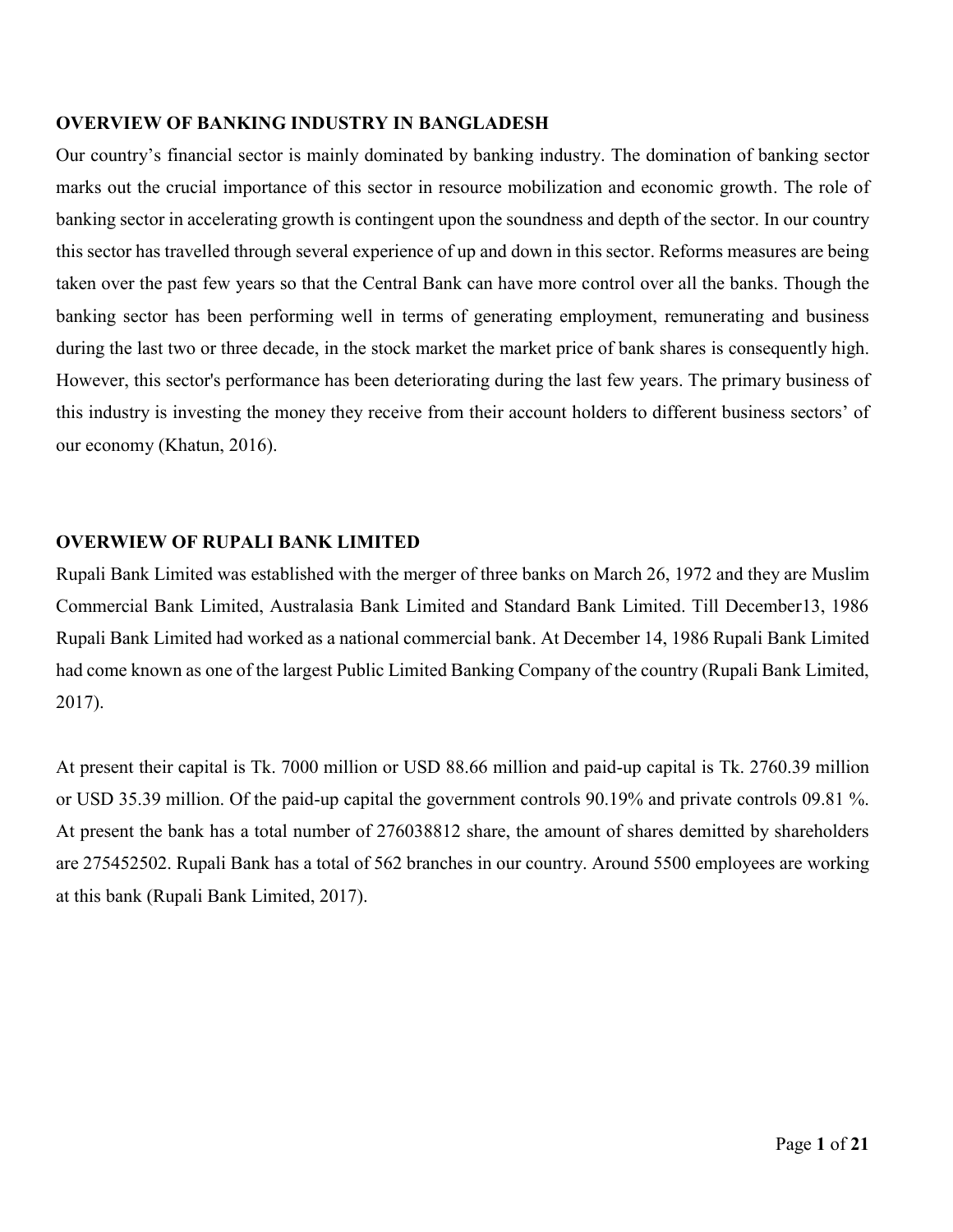#### **BACKGROUND OF THE STUDY**

During the last few years the performance of banking industry of our country is not so much satisfactory. Although the customers provide necessary documents, they make mistakes in the account opening forms. The report titled **"Errors in Accounting Opening Forms: A case of Rupali Bank Limited"** can give a better picture of why the errors are made by customers and the optimal solution for the errors in Accounts Opening Forms. This report is important because if the customers do not open an account then the banks cannot use the customers' money to utilize it properly or give loans to a company or business to earn revenue.

#### <span id="page-9-0"></span>**THE PROBLEM STATEMENT**

The banking service provided by the bank has not improved which is why the barriers to provide loans to business industries has increased. One of the reason is that to correct the errors customers make in an account opening form takes time. As a result, the barrier to provide loans increases for the bank.

#### <span id="page-9-1"></span>**THE PURPOSE OF THE STUDY**

The purpose of this study is to identify the errors customers make in an Account Opening Forms and the optimal solution to reduce or minimize the errors customers make in a form so that the bank can meet their target of opening new accounts on behalf of the Accounts Opening Section. In addition, the objective is to know the present accounts opening policy and procedures and the current IT infrastructure of the bank and improve it for reducing these errors customers make in an Account Opening Form.

#### <span id="page-9-2"></span>**OBJECTIVES OF THE STUDY**

The following are the specific objectives of the study  $-$ 

- To know about the present account opening system at Rupali Bank Limited.
- To know the present IT infrastructure and its use for opening new accounts.
- To know how the present account opening system can be improved.
- To identify the errors customers make in an Account Opening Form.
- To find the optimal solution for the errors to be minimized or reduced.
- To know how the customers can be conveyed or helped in an efficient way.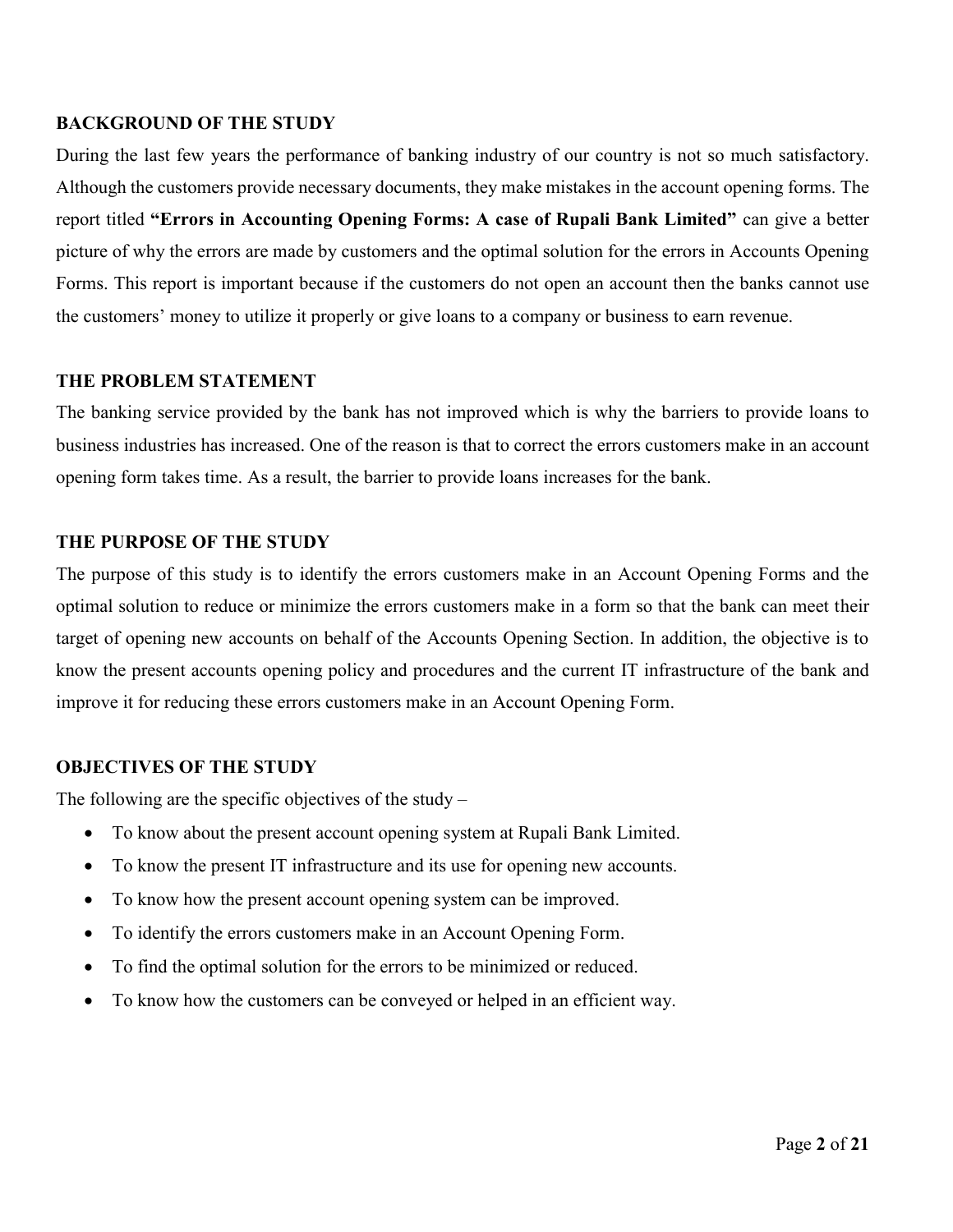#### <span id="page-10-0"></span>**METHEDOLOGY**

This report contains both the primary data and secondary data especially the first one among the two which are properly cited. The methodologies used to meet the objectives of this report are given below –

- In order to know the current situation of opening new accounts Mr. Md. Afzal Hossain, AGM (Assistant General Manager) and P.O (Principal Officer) Abdullah-Al-Mamun, Mirpur Corporate Branch of Rupali Bank Limited has been interviewed.
- In order to know how the development of IT infrastructure can help both the customers and the employees AGM Mr. Md. Afzal Hossain, P.O Mrs. Rany Khanom and Md. Mohiul Islam has been interviewed.
- To know how the current account opening system can be improved and what the bank can do for them to help while opening an account 10 customers has been interviewed. Also the AGM Mr. Md. Afzal Hossain and P.O (Principal Officer) Md. Mohiul Islam, Mirpur Corporate Branch of Rupali Bank Limited has been interviewed.
- Reviewed 40 account opening forms consisting errors.
- To find the optimal solution to minimize the errors in an Accounting Opening Forms, 10 customers and the P.O (Principal Officer) Ishrat Jahan and Abdullah-Al-Mamun, Mirpur Corporate Branch of Rupali Bank Limited has been interviewed.
- To know how the customers can be conveyed or helped, 10 customers and the AGM Mr. Md. Afzal Hossain, Mirpur Corporate Branch of Rupali Bank Limited has been interviewed.

#### <span id="page-10-1"></span>**THE TIMELINE OF THE STUDY**

The timeline for the study was for 3 months starting from 22<sup>nd</sup> January, 2017 till 20<sup>nd</sup> April, 2017. It is conducted of the following steps –

- First Month (January to February) Collection of Secondary Data.
- Second Month (February to March) Analysis of Secondary Data.
- Third Month (March to April) Collection and Analysis of Primary Data.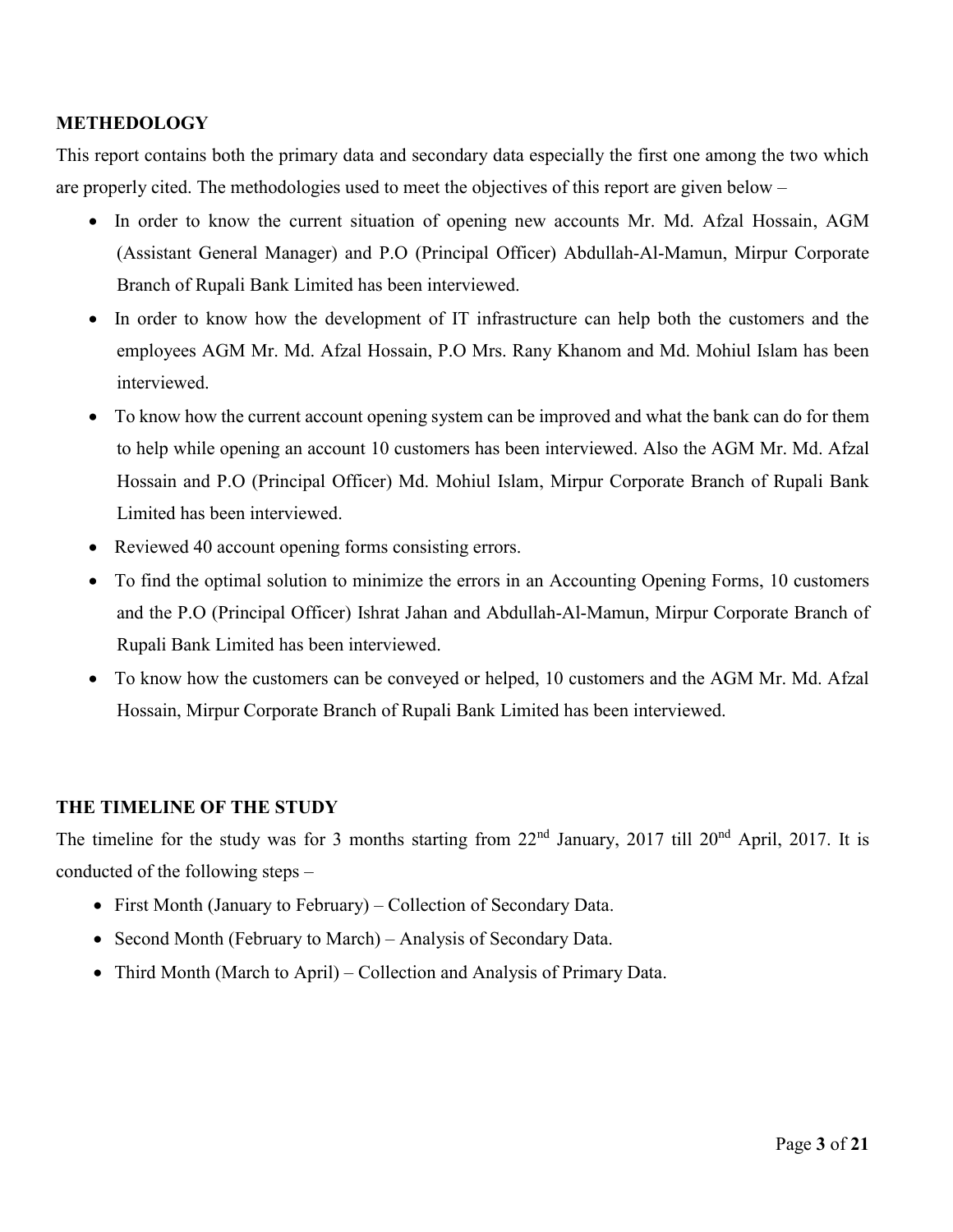#### <span id="page-11-0"></span>**LIMITATIONS OF THE STUDY**

This study is mainly based on primary data where the data mostly collected by interviewing both customers and the employees most of them are descriptive and subjective. Another issue is that since it is a commercial bank, in context to this report, a Public Limited Company Bank maintaining confidentiality is very important for their business. Moreover, the report has been made from the information being available and given from interviews as per the scope of an intern.

#### <span id="page-11-1"></span>**ANALYSIS**

After reviewing 40 errors made account opening forms and after interviewing the AGM and the P. O's I have found that the branch office is not currently meeting up the target they have to fulfill which is not so satisfactory. Also, the errors customers made in the account opening forms reflects that the bank lacks the usage of their IT infrastructure and conveying the information they need to open an account is not so good. They relay the information customers need to open an account orally as a result customers cannot remember all the information told to them by the staff or employees. So the customers make these errors as a result the branch office cannot meet the target they have to fill in a month. For this, the customers deposit or the bank cannot utilize the money in a proper way to increase their revenue. If this goes on the bank performance will decrease more they are now in the nearest future.

#### <span id="page-11-2"></span>**FINDINGS**

#### <span id="page-11-3"></span>**The current account opening system**

The AGM Mr. Md. Afzal Hossain and the P.O Abdullah-Al-Mamun in the interview they told that the customers complain about having an introducer while it helps them to an introducer as a backup if anything goes wrong. They complain about so information they have to give to open an account. The customers tell them to provide less information while opening an account. The interviewee argued that it helps them to feel secured or safe. Mr. Mamun in his statement told that many people come to our branch to open an RMSS account while the condition is to open an SB account before the RMSS account so the customers complains about it also (Appendix  $A - 02$ ). Similarly, the AGM replied that having an SB account helps the customers to transfer the money from the RMSS account to SB account easily without worrying to walk around with a large amount of money in cash when the RMSS account matures after 3, 5 or 8 years as per the policy of the bank (Appendix  $A - 01$ ). He also added that customers can gain an interest of 3.5 percent from their SB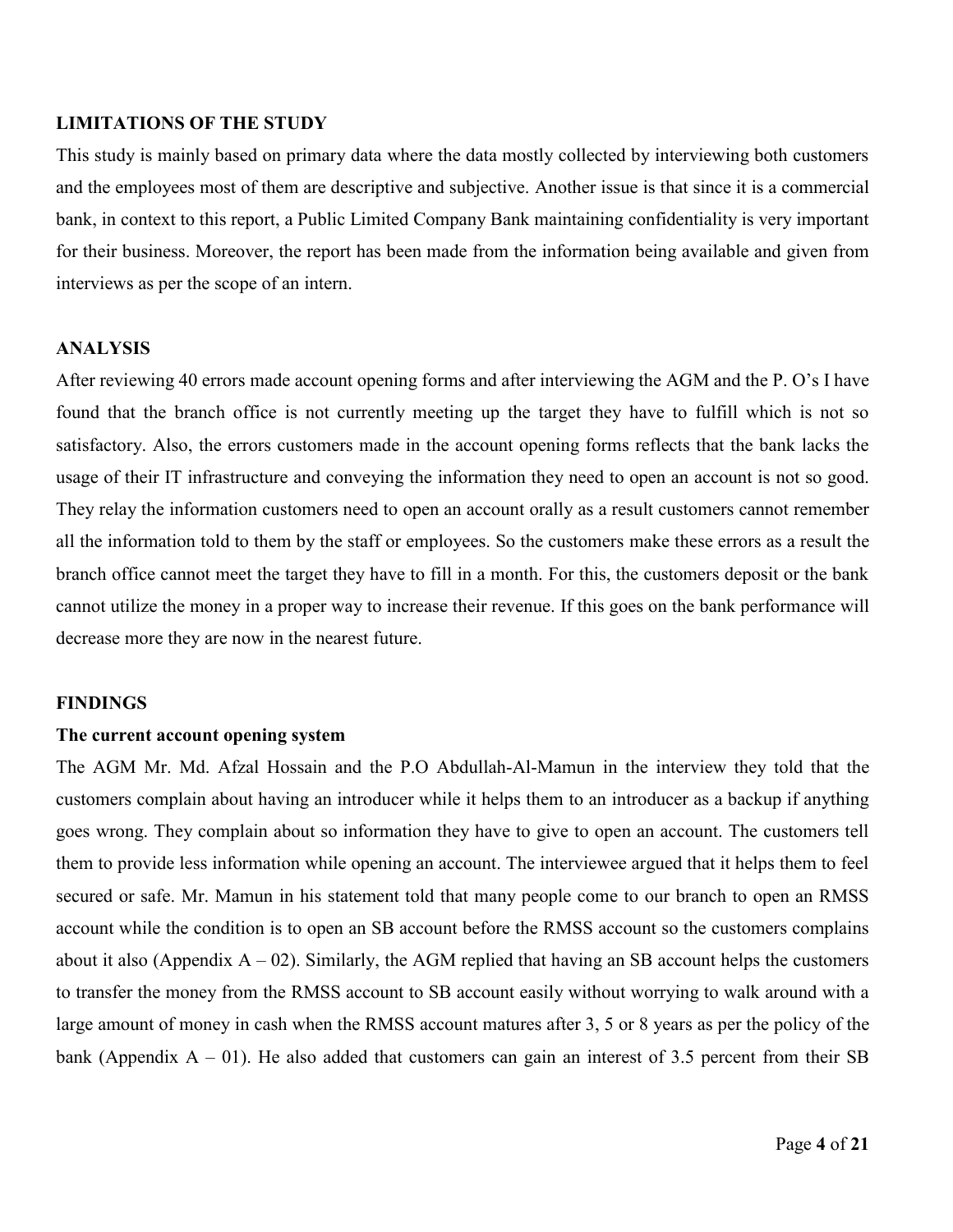account. But for FDR account the customers do not need to open an SB account (New Interest rate on FDR, STD, SB, Student Savings and Festival Deposit Schemes, 2017).

#### <span id="page-12-0"></span>**The errors customers make in the Account Opening Forms**

After reviewing the 40 errors made account opening forms the identified errors customers made are given below –

| The Errors customers made in an accounting opening form         | <b>Number of Errors</b> |
|-----------------------------------------------------------------|-------------------------|
| No Introducer of the customers.                                 | 9                       |
| Different signatures at different parts of the form by the      |                         |
| customer's                                                      | 5                       |
| Nominee is under 18 years old.                                  | 3                       |
| Introducers N.ID card photocopy.                                | Ξ                       |
| No signature of the customer at Nominee's part of the form.     | 5                       |
| No Introducer's signature at the Introducer's part of the form. | $\mathcal{D}$           |
| Giving wrong SB/RMSS/FDR account number of the Introducer       |                         |
| by the customer's                                               | 4                       |
| Giving wrong present address by the customer's                  | 5                       |
| <b>Total</b>                                                    | 40                      |

**Table 1- The errors customers made in an account opening form** 

#### <span id="page-12-2"></span><span id="page-12-1"></span>**For the Optimal Solution**

During the interview with the P.O (Principal Officer) Abdullah-Al-Mamun and Ishrat Jahan I have found that the IT infrastructure is undergoing development so that the customers can not only see the benefits information but also the information they need to open an SB/RMSS/FDR account in order to convey or help the customers. Also he stated that to convey or help the customers the bank will provide the necessary information needed to open any account will be given through brochures or in a paper in order to save time for both the customers and the employees like, Islamic Bank Limited. In addition, they told that the customers think that the information they give about an introducer is quiet irrelevant but the reality is it is for their safety and security. For those who cannot read or write they orally tell what documents they need and they employees fill up the forms for these customers. Also, after opening the accounts if there is an error they instantly tell the customers to correct the error in front of them. Even after opening the account if there is an error they contact the customers via mobile or telephone to come and meet them at the office to correct it. Then they stated that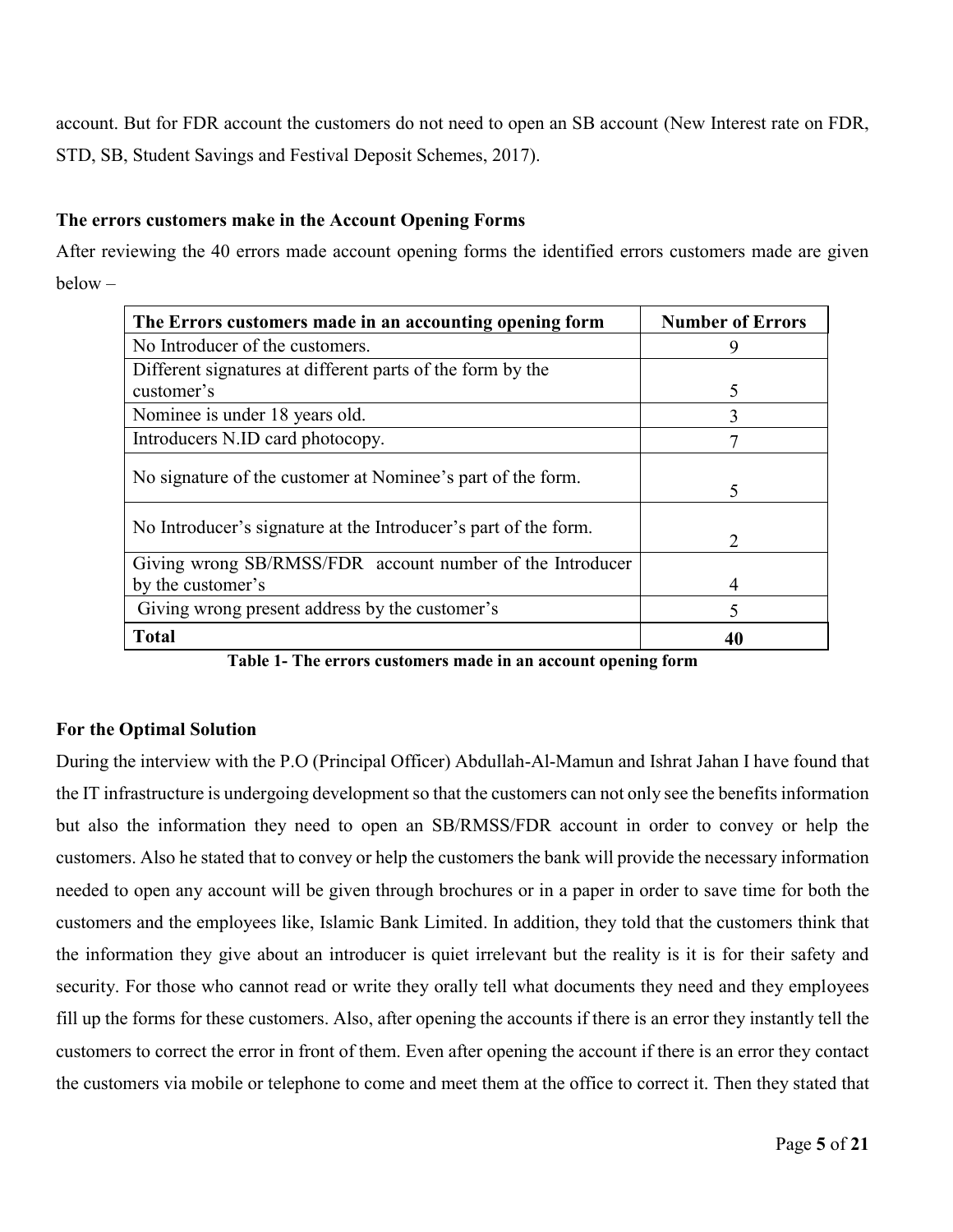if any customers do not have an introducer then an employee or a staff acts as an introducer for them so it helps them to open an account at the bank (Appendix  $A - 02$ , 03).

#### <span id="page-13-0"></span>**How the customers can be conveyed or helped**

After interviewing 10 customers I have found that the customers have to give too much information and they should not have to give an introducer who has an account at a particular branch. In a sense having no introducer. They also suggested that anyone can become Nominee it should not be those who are 18 or more than 18 years old because some of them wants to give Nominee to their children who are less than 18 years old instead of giving it to their husband or wife. They also suggested that the bank can provide necessary information in a paper, it can help them to understand what documents they need to give and how they can fill up the form (Appendix  $A - 06$ ).

While the AGM of the Rupali Bank Limited, Mirpur Corporate Branch in his statement told that if there is no introducer for a certain customer the employees fill up the introducer part or acts as an introducer. Also, for providing necessary information to open an account the IT infrastructure is going to be developed to give the customers all the information they need to open an account (Innovation Plan-2017, 2017). A particular reason is that there is no one who does not use internet so from the internet people can get the information they need without coming at the bank it saves them time also they can read it by taking more time to understand the contents (Appendix  $A - 01$ ).

Mrs. Rany Khanom in her statement told that the IT infrastructure of the bank is not so developed that is also a reason customers do not get the information they need as a result they have to visit the branch and understand the information orally. The development will add a boost both for the customers and for them to save time without any need to explain in details. It can also help them to do their work more effectively because the customers can get the information from the internet and download it (Appendix  $A - 05$ ).

<span id="page-13-1"></span>Mr. Mohiul Islam from his point of view about the development of IT infrastructure said that development of IT is much needed because we are now using internet, computers etc. if there is anything customers do not understand then we can help them to understand that particular part instead of having to explain every details about opening an account. So it helps us and the customers to help them to open an account. It can also help the customers to make errors in an account opening form (Appendix  $A - 04$ ).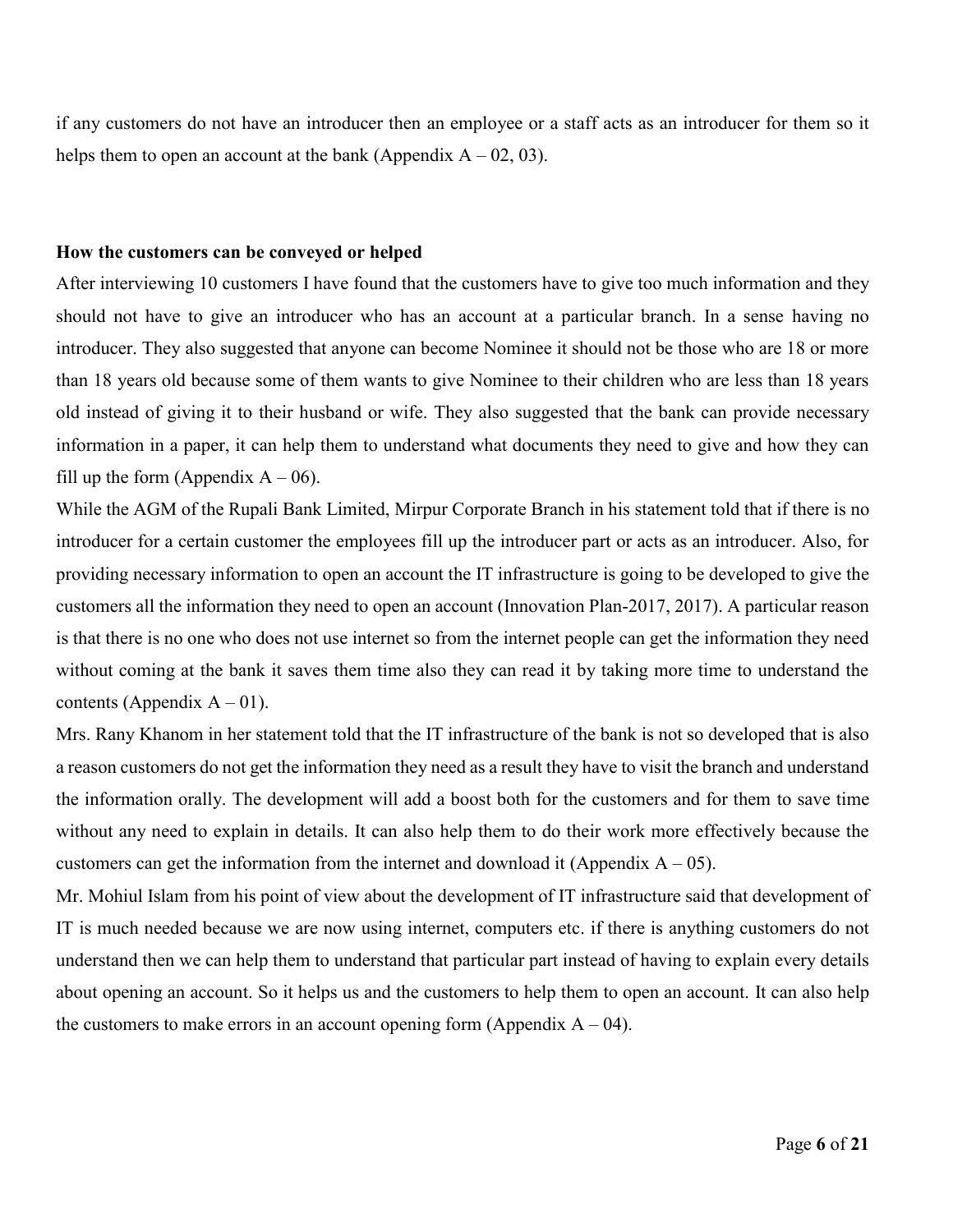#### **CONCLUSION**

In conclusion, I want to say that the bank can improve their service by providing the information to open an account at the front page of the forms including the brochure and the paper. It can help the customers to know which documents they need and which part will be filled for whom. Moreover, it can help the employees to convey or help in an effective manner. As we have discussed before the banking industry plays a significant role towards a strong economy for a country. Not only a country but also the business and commercial industries and the government rely on their banks. Still the main reason the banks are not performing well is due to non-productive investments by the banks. The business or commercial industries take loans from the banks, they should be utilizing the money they give to these industries but the question arises "Where the money does comes from?" The answer is simple and we all know it comes from the money clients and customers saves or deposit at the bank. The more customers saves money; the more the bank can utilize the money to earn revenue. So the account opening system of a bank should be more efficient and effective so that the customers can easily open an account at the bank without making any errors. Even if there are errors the bank can help them to find a solution to their problems.

#### <span id="page-14-0"></span>**SIGNIFICANCE OF THE STUDY**

<span id="page-14-1"></span>The significance of the report is that no one or nobody has made any report similar to the topic of this report **"Errors in Account Opening Forms: A case of Rupali Bank Limited"**. As this report's objectives are to identifying the errors customers make in an account opening form, the optimal solution and how the bank can convey or help the customers in an efficient way; the study of this report can be helpful especially for the banks whose performance are not so good even for those who are performing well. From this study the bank can understand the loop holes they have and what measures they can take in order to overcome the loop holes for the satisfaction of the customers and how they can improve their policy and procedures to open an account as well as to increase their performance level both from the service perspective as well as financially to earn more revenue by utilizing the money customers deposit or save at the bank. As I stated before the banks earns revenue from the money customers save or deposit because the bank can give loans to those business industries who needs money to run their business. If there are no customers then the bank cannot utilize that money in order to perform well at their respective industry.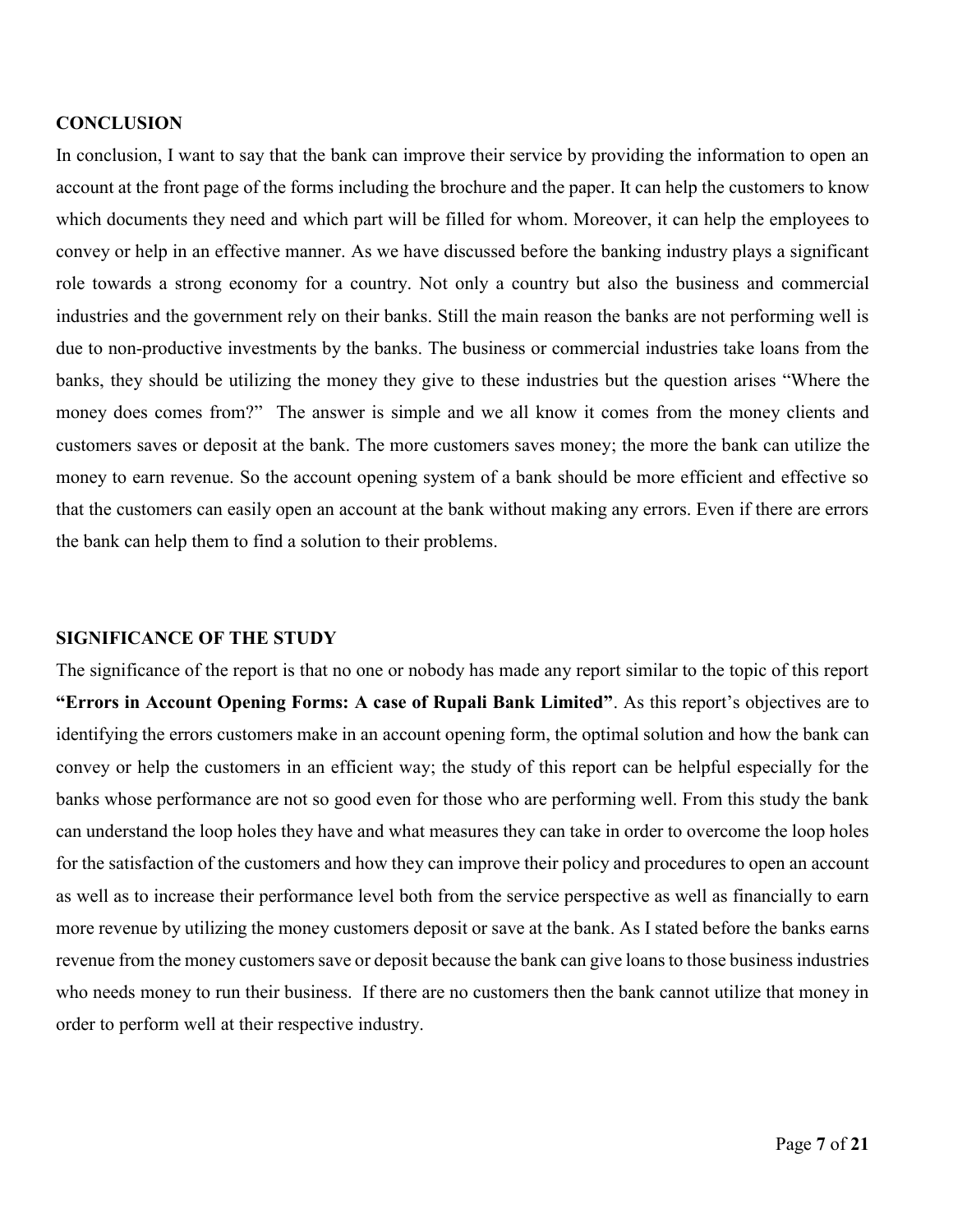#### **RECOMMENDATIONS**

As there is nothing perfect in this world, the Rupali Bank Limited has some scope to improve their Account Opening policy and procedures as well as the development of their IT infrastructure also to reduce or minimize these errors. There are some recommendations that I would like give from my findings which are given below-

- First of all, the bank can give the information customers need either in a brochure or in a paper. It will help the customers to understand more specifically what documents a customer need to bring and which part of the part they should write. It saves time and the employee can be more efficient for the customers and their work as well.
- Then, they can develop their IT infrastructure in order to relay specific account opening information for a specific account in order to save time for both the customers and the employees. Also there can be an option of "Download" so that if the customers cannot understand something the bank can help them to understand the specified information.
- However, for those who cannot read or write convey the information in a specific manner. As they are not so much educated.
- The Account Opening Forms can be corrected as in the Nominee part written "Guardian's Signature". But it is not mentioned that the customers have to give their signature besides the "Nominee's Signature" part for those nominees who are more than 18 years old. It can be mentioned or add "Guardian's Signature/Customer's Signature" in the Nominee part. As the customers make error in that part.
- Before an employee acts as an Introducer for a certain customer, the bank should verify the information customer given by National ID (N.I) card if it him or her via using a N.I card verification software.
- For the introducer to bring his or her N.I card photocopy, this specific information can be written at the top of the Introducer's part so that the customers can see it.
- As for the Nominee part, it can be written that the nominee should be 18 years old or more than 18 years not less than 18 years. It helps the customers not to make error as well as the bank.
- The Nominee can act as an Introducer if he or she has an account in a particular branch. Also the Introducer can do the same.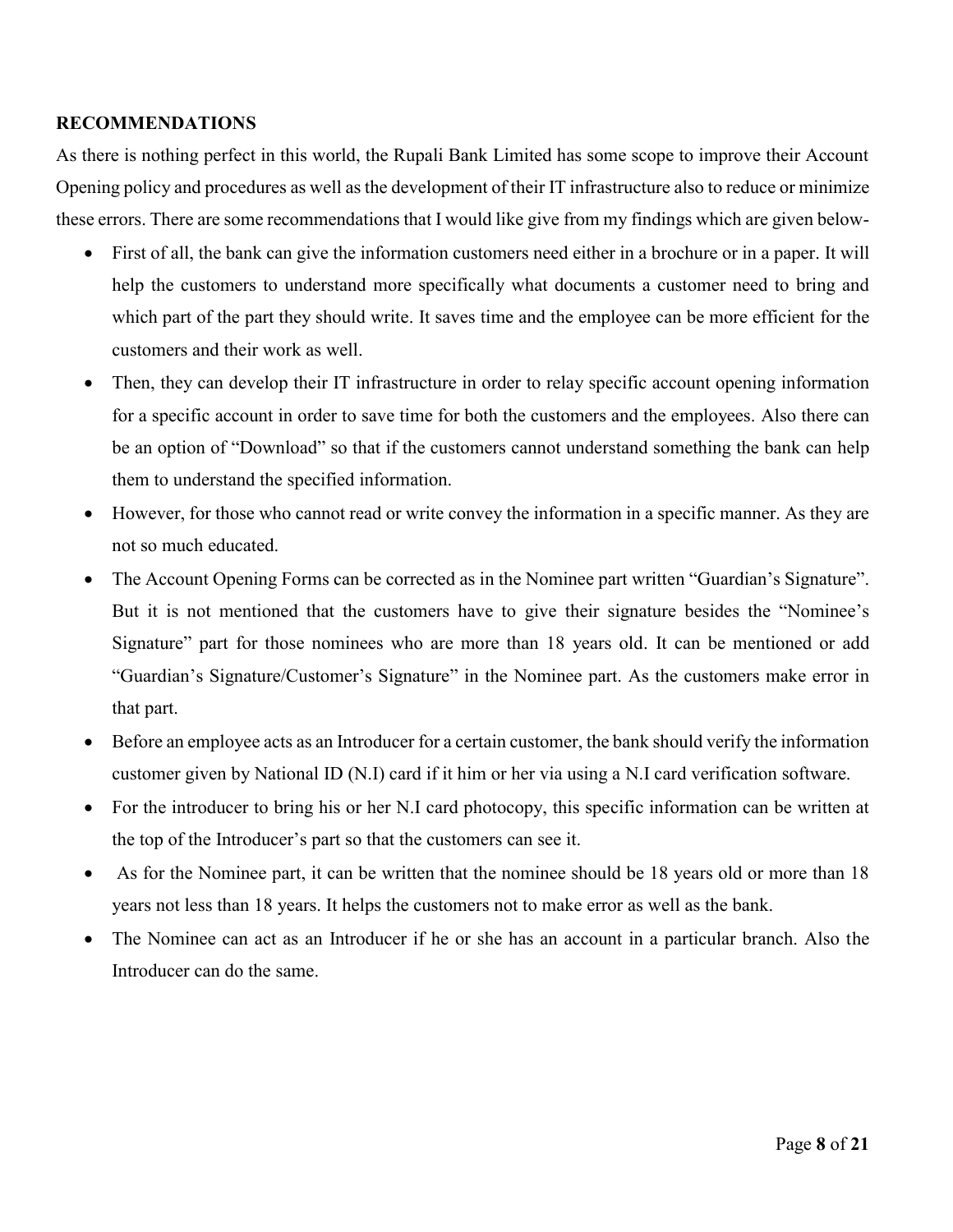#### <span id="page-16-0"></span>**LIST OF APPENDIXES**

#### **Appendix A: List of interviews conducted**

A – 01: Interview on Md. Afzal Hossain, Assistant General Manager, Rupali Bank Limited, Mirpur Corporate Branch.

Interview Date: March 15, 2017

Question: What is the current situation of opening new accounts at your branch?

Answer: As you know that every branch of our bank has to open on an average 180 new accounts per month which is the target we have to fill. But we can see that every month on an average 70 to 80 new accounts are opened at our branch which is quite a blow for both our branch and the bank.

Question: Don't you think that current system of opening new accounts is responsible for this matter?

Answer: No, I don't. Because current account opening system is very efficient like, without an introducer we do not open any SB account or RMSS account. Having an introducer helps the customers to feel safe and secured. Also the introducer acts as a guarantor for the customers. The current system helps us to minimize opening any fraud account.

Question: What is it the bank can do in order to help the customers when they open an account?

Answer: We fill up the forms to help the customers so that they do not make any errors while filling up the account opening forms. We have given a proposal to our Head Office to give information in a brochure or in a paper it helps us to save time without relaying information orally to every customers.

Question: What is opinion about your bank's current IT infrastructure? Don't you think it needs to be developed in order to help both the customers and the employees?

Answer: The current IT infrastructure is not well developed. For your second question, yes, it needs to be developed. The IT system section of our Head Office are now working to add the account opening information along with the benefits for different account services. The customers can read at home or at office by taking more time and the employees can check the information or download it from our official website.

A – 02: Interview on Abdullah-Al-Mamun, Principal Officer, Rupali Bank Limited, Mirpur Corporate Branch. Interview Date: March 12, 2017

Question: From your point of view what is the optimal solution to minimize these errors?

Answer: From my point of view the optimal solution to minimize these errors would be to give information about opening an account in a paper or in a brochure because the customers cannot remember all the information via orally. We are trying to hang the information need to open an account on the notice board. If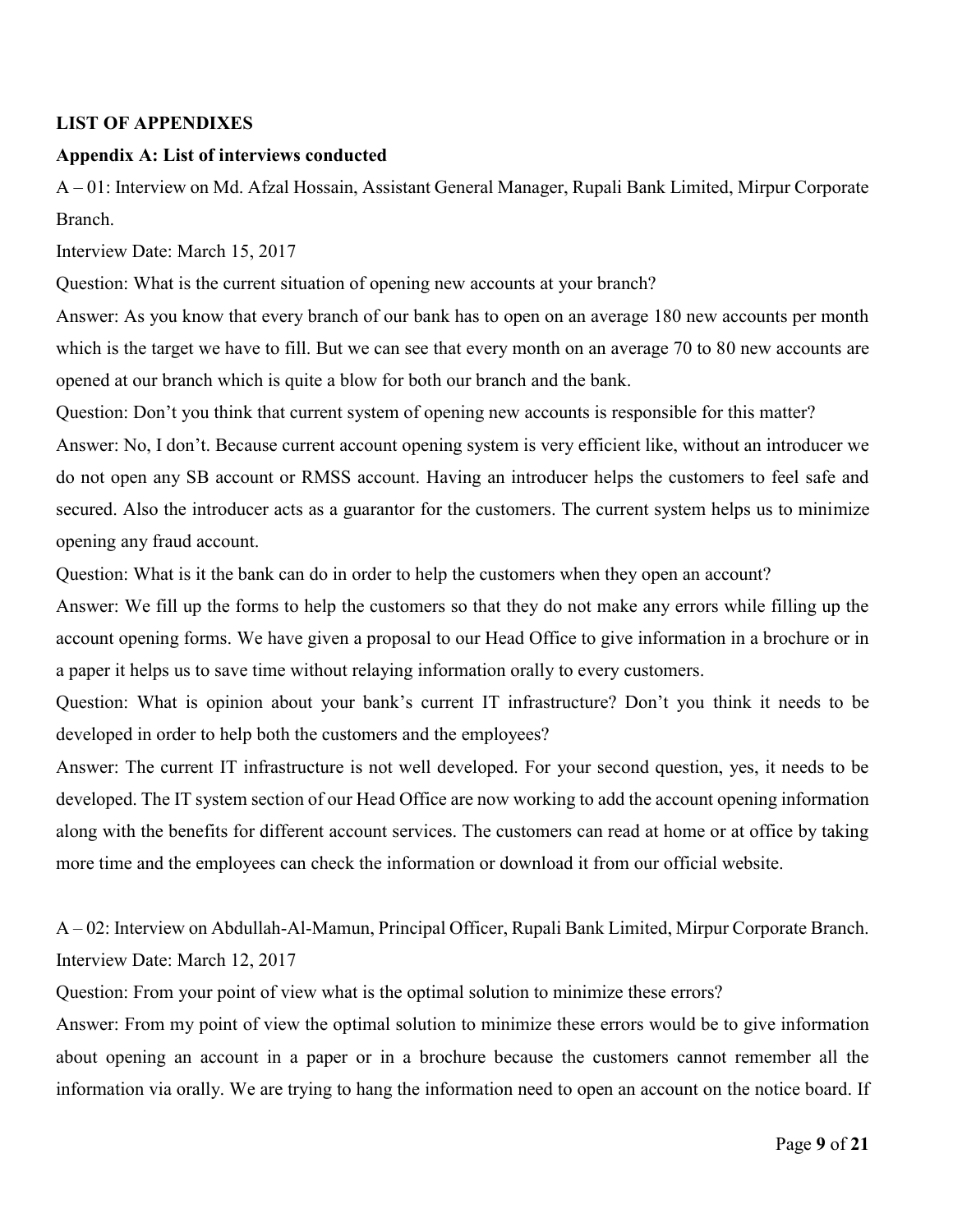the customers cannot understand something we can help them. Also who cannot read or write will give the information orally.

Question: What is the current situation of opening new accounts at your branch?

Answer: As you have been working with us and saw that customers complain about too much information to give or they have no introducer. Also you have seen that most of the customers are not so much educated and they see that a lot of information to give. So they do not open an account, what they do not understand is that it is for their own safety and security. As a result the target are not meet up to the task. For a certain incident the bank changed their policy which is now maintained at every branch of our bank.

A – 03: Ishrat Jahan, Principal Officer, Rupali Bank Limited, Mirpur Corporate Branch.

Interview Date: March 13, 2017

Question: In order to reduce these errors what can be the optimal or sustainable solution from your point of view?

Answer: If there are errors in the forms after reviewing we correct it instantly for example, Customers, Nominee or Introducers signature, T.P. Even if there are errors after, then we contact the customers via mobile or telephone to come at our branch. As we have to relay information via orally it takes time to tell the customers what documents they need and which part will be filled by whom. It hinders our work also the customers memorize everything. So providing information in a brochure along with the benefits for different accounts can minimize these errors while opening an account.

A – 04: Md. Mohiul Islam, Principal Officer, Rupali Bank Limited, Mirpur Corporate Branch.

Interview Date: March 14, 2017

Question: What are the benefits that the customers and the employees can get if the IT infrastructure is developed?

Answer: The benefits the customers can get is that they can download the information needed to open an account without coming at the bank. They can read it via computer, mobile or laptop as we all use them now. Also if the customers cannot understand a particular part, we can help them to understand that part better. It saves time for them. Also by downloading they can read it any time they want. Moreover, the customers can choose which 2 languages they prefer either Bangla or English language. As for the employees we can download it from our official website and print a document of it to help us know the process better also it saves our valuable time. For those who cannot read or write we can help them by seeing the document.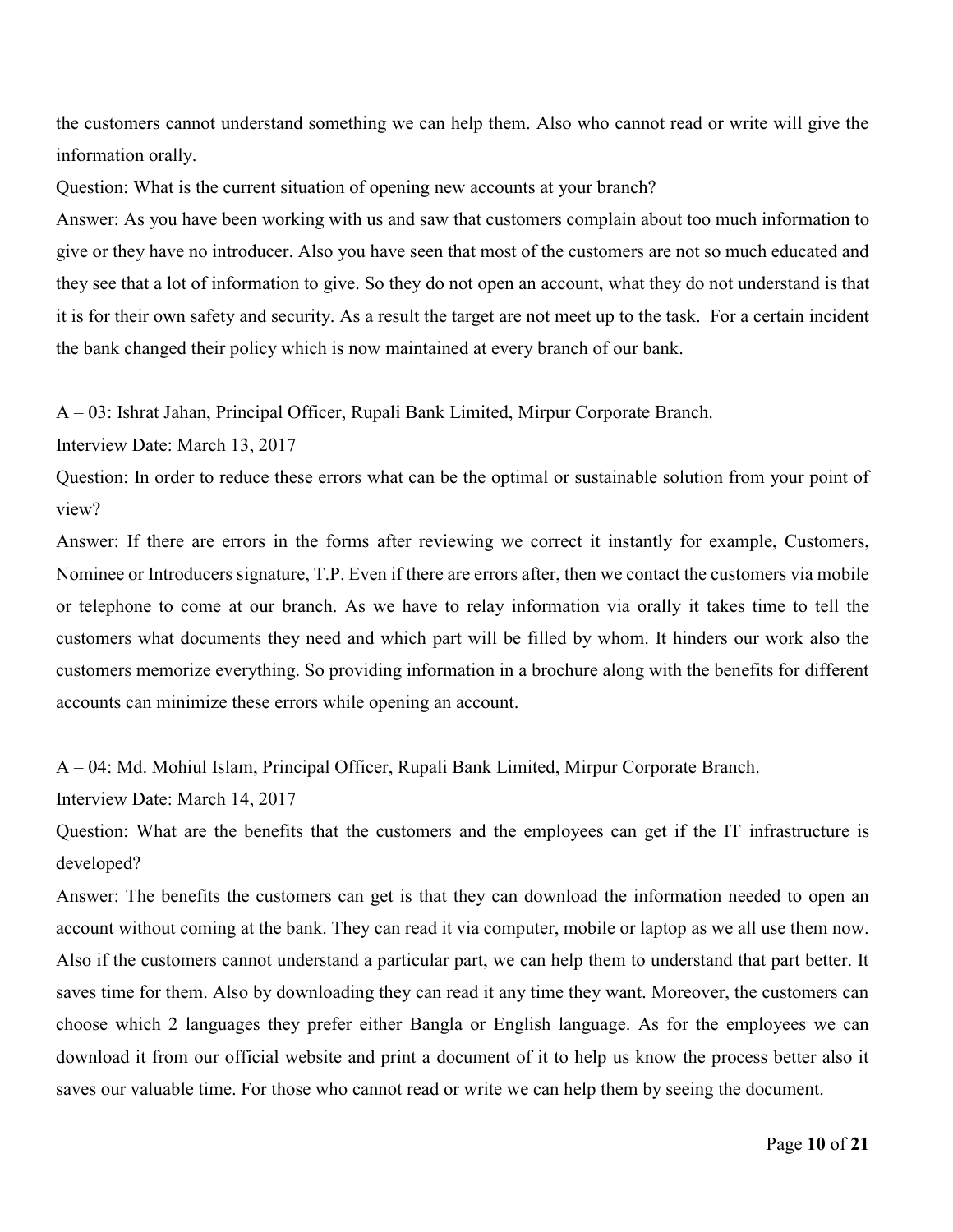A – 05: Mst. Rany Khanom, Principal Officer, Rupali Bank Limited, Mirpur Corporate Branch.

Interview Date: March 16, 2017

Question: How can the development of your bank IT infrastructure help both the customers and the employees?

Answer: As you know now that the bank's IT infrastructure is under development. It can help the employees to know what documents the customers need as well as we can provide them with 100 percent accurate information. In addition, it saves our precious time in order to help the customers. It can help us to download the necessary information the customers need to know like, informing them about the interest rate for SB or RMSS or RSSA or FDR account and in which date they have to deposit the money.

A – 06: 10 customers were interviewed.

Interview Date: March 14 to March 16, 2017

Question: How can the bank can convey or help customers like you in an effective way?

Answer: Mr. Shibli Mahmud in his statement told that there should be no introducer because it takes our valuable time to find an introducer in order to open an account. The bank needs two photos of the account holder while other banks need only one photo.

Mrs. Mariyom said that the Nominee can be anyone including who are less than 18 years old. She also included that she had to provide too much information which is unnecessary for the bank.

Anita Saha from in her interview mentioned that the bank can provide the information in a paper which can help customers like her to understand better what documents are needed to provide and how they can fill up the form.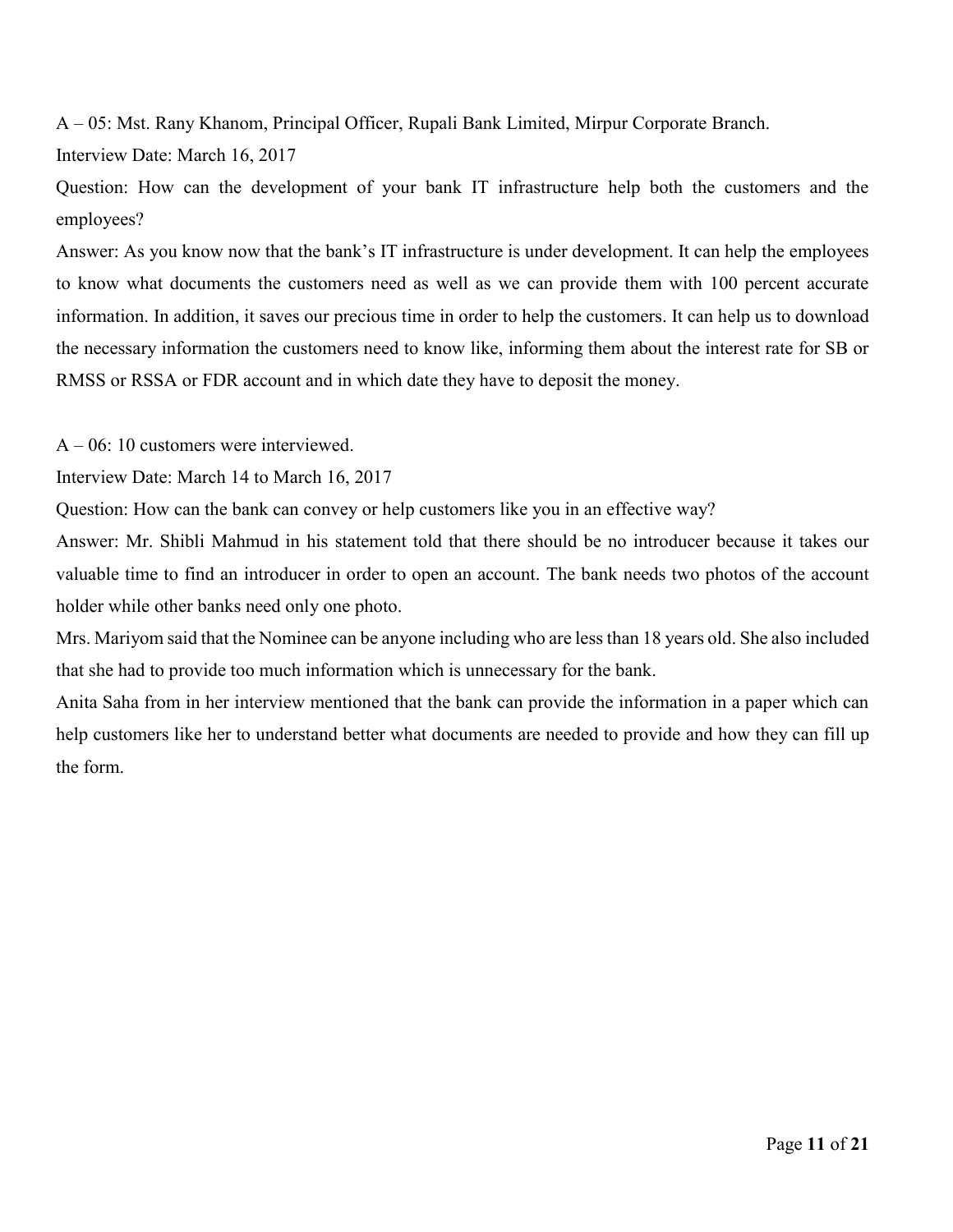**Appendix B: Business Cards of the Interviewees**